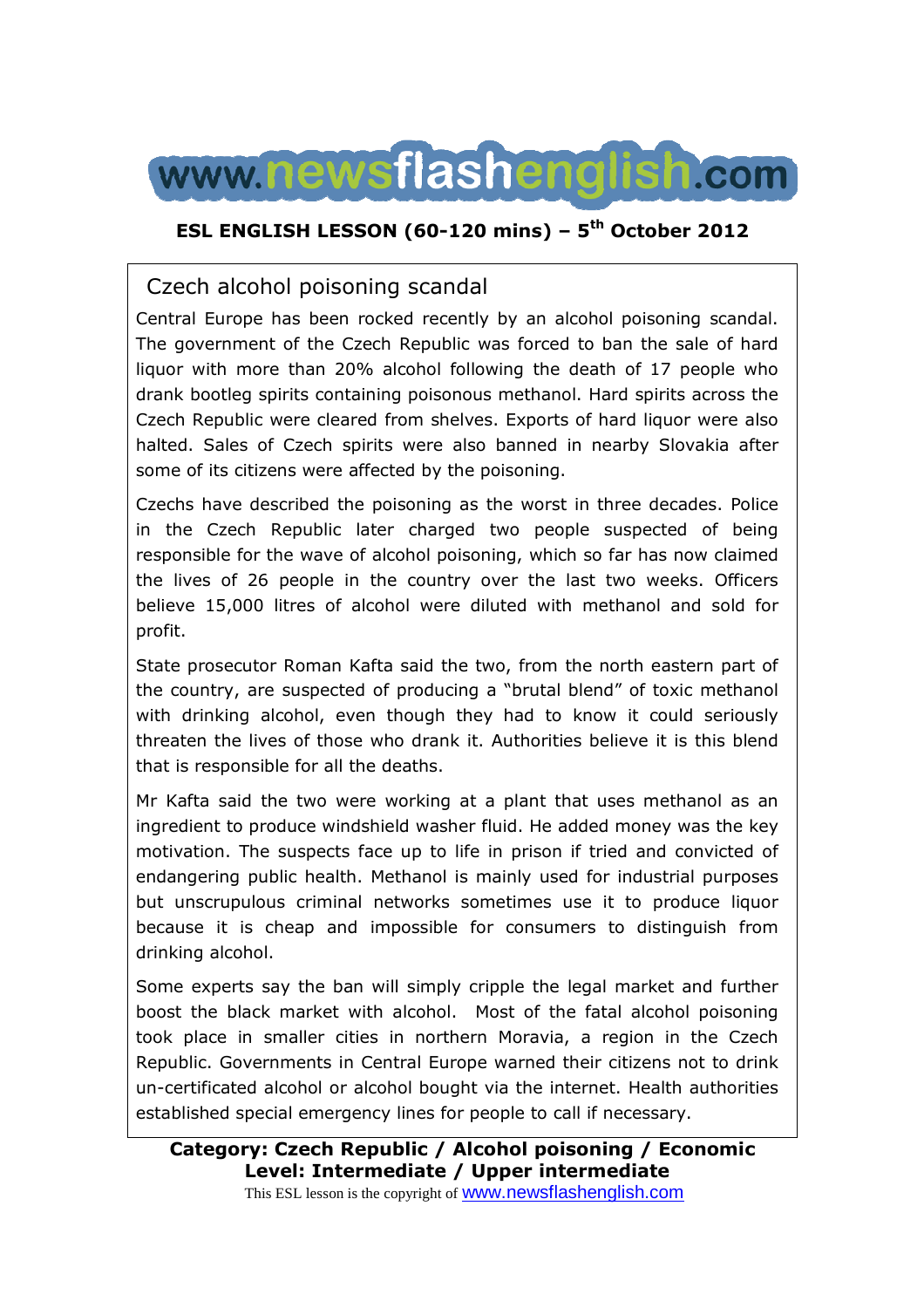# **EXERCISES**

1. Hard liquor: Think of three things you know about hard liquor. Go round the room swapping details with others.

2. Dictation: The teacher will read four to six lines of the article slowly and clearly. Students will write down what they hear. The teacher will repeat the passage slowly again. Self-correct your work from page one - filling in spaces and correcting mistakes. Be honest with yourself on the number of errors. Advise the teacher of your total number of errors. Less than five is very good. Ten is acceptable. Any more is room for improvement! More than twenty - you need to do some work!

3. Reading: The students should now read the article aloud, swapping readers every paragraph.

4. Vocabulary: Students should now look through the article and underline any vocabulary they do not know. Look in dictionaries. Discuss and help each other out. The teacher will go through and explain any unknown words or phrases.

5. The article: Students should look through the article with the teacher.

- a) What is the article about?
- b) What do you think about the article?
- c) **Discuss the article and the latest on this story**

6. The Czech alcohol poisoning scandal: In pairs choose five things from the article. Then add five thoughts of your own. Write them below. Discuss together.

| From the article | Your thoughts |
|------------------|---------------|
|                  |               |
|                  |               |
|                  |               |
|                  |               |
|                  |               |

**The teacher** will choose some pairs to discuss their findings in front of the class.

7. Let's roleplay 1: Prague FM: In pairs/groups. One of you is the interviewer. The others are one of the following people. You are in the *Prague FM*  radio studio in Prague. Today's interview, in English, is about: *The Czech alcohol poisoning scandal.* 

|   | The Czech State Prosecutor                              |
|---|---------------------------------------------------------|
|   | A legal seller of hard liquor in the Czech Republic     |
| 3 | An alcoholic who drank some of this liquor and survived |
| 4 | An ambulance person                                     |

**The teacher** will choose some pairs to roleplay their interview in front of the class.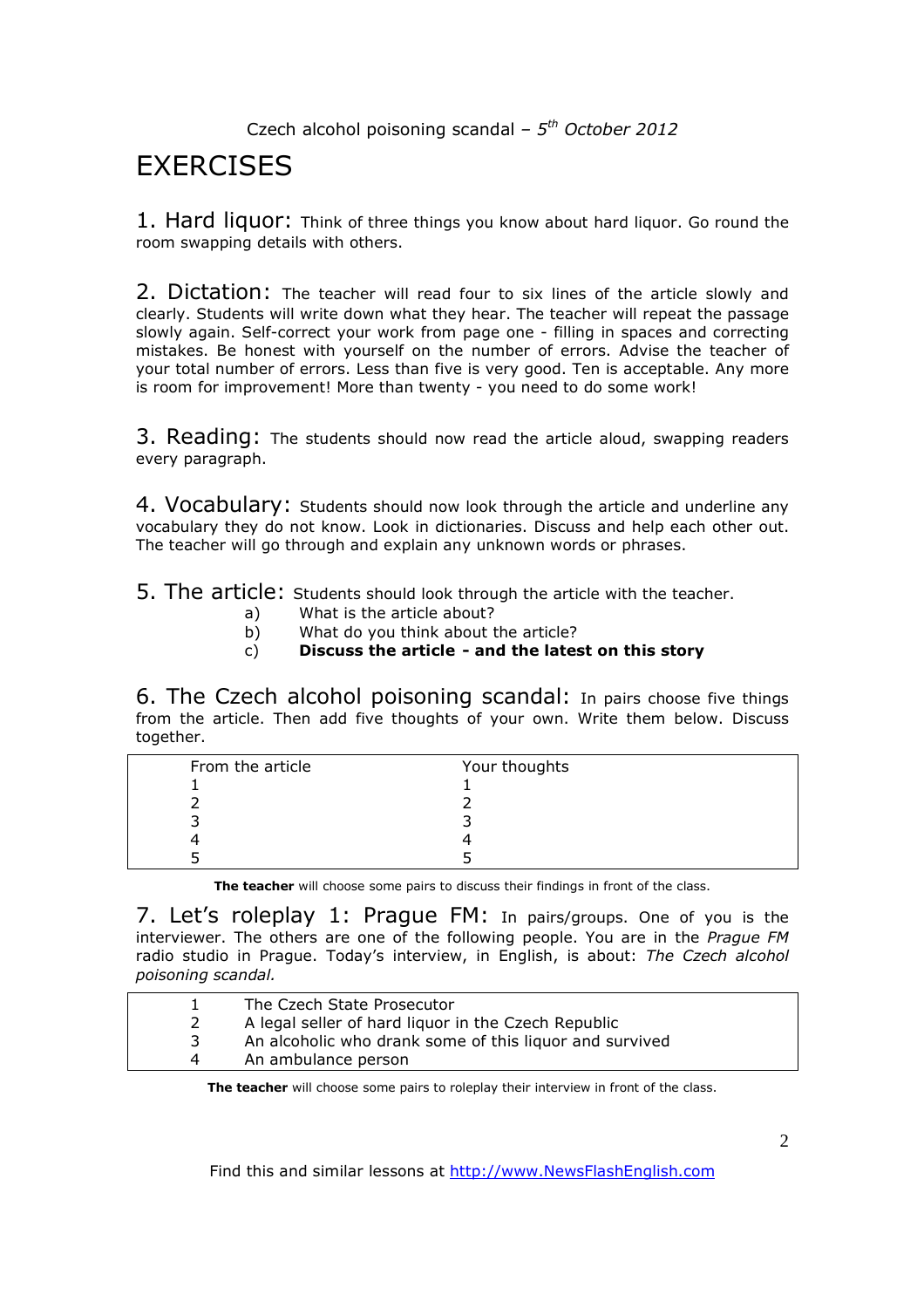8. Let's think! In pairs. On the board write as many words as you can to do with *alcohol*. *One-two minutes.* Compare with other teams. Using your words compile a short dialogue together.

9. Let's roleplay 2: In pairs. You are in a bar in the Czech Republic. Start a conversation about '*the Czech alcohol poisoning scandal'*. *5-minutes.* 

10. Class survey: As a class (aged over 18/21!!!) find out what people like to drink. Do they prefer *beer/wine/hard spirits/soft drinks*? Discuss together. Write your findings on the board.

11. Let's do 'The Article Quiz': Have the students quiz each other in pairs. They score a point for each correct answer and half a point each time they have to look at the article for help. See who can get the highest score!

#### **Student A**

- 1) Name the countries.<br>2) How many people are
- How many people are suspected?
- 3) Name the State Prosecutor.
- 4) Where has most of the fatal poisoning taken place?
- 5) What have Heath Authorities done?

### **Student B**

- 1) What have governments warned?
- 2) The suspects face what?
- 3) How many people have now died?
- 4) How many litres of alcohol were diluted with methanol?
- 5) Who has banned what and why?

12. Hard liquor: In pairs think of five types of hard liquor made in your country. Then add five imported hard liquors. Write them below. Discuss together. Which is best?

| From your country | Imported hard liquors |
|-------------------|-----------------------|
|                   |                       |
|                   |                       |
|                   |                       |
|                   |                       |
|                   |                       |

**The teacher** will choose some pairs to discuss their findings in front of the class.

13. Economic situation: In pairs. Discuss together the economic situation created by the ban on hard liquor over 20% in the Czech Republic. How might the drinks trade suffer or indeed recover in the region. What *has/might* the Czech government *done/do* to assist the trade?

14. Let's write an e-mail: Write and send a 200 word e-mail to your teacher about*: The Czech alcohol poisoning scandal.*

15. Sentence starters: Finish these sentence starters. Correct your mistakes. Compare what other people have written.

- a) Czech alcohol w the control of the control of the control of the control of the control of the control of the control of the control of the control of the control of the control of the control of the control of the cont
- b) The danger \_\_\_\_\_\_\_\_\_\_\_\_\_\_\_\_\_\_\_\_\_\_\_\_\_\_\_\_\_\_\_\_\_\_\_\_\_\_\_\_\_\_\_\_\_\_\_\_\_\_\_\_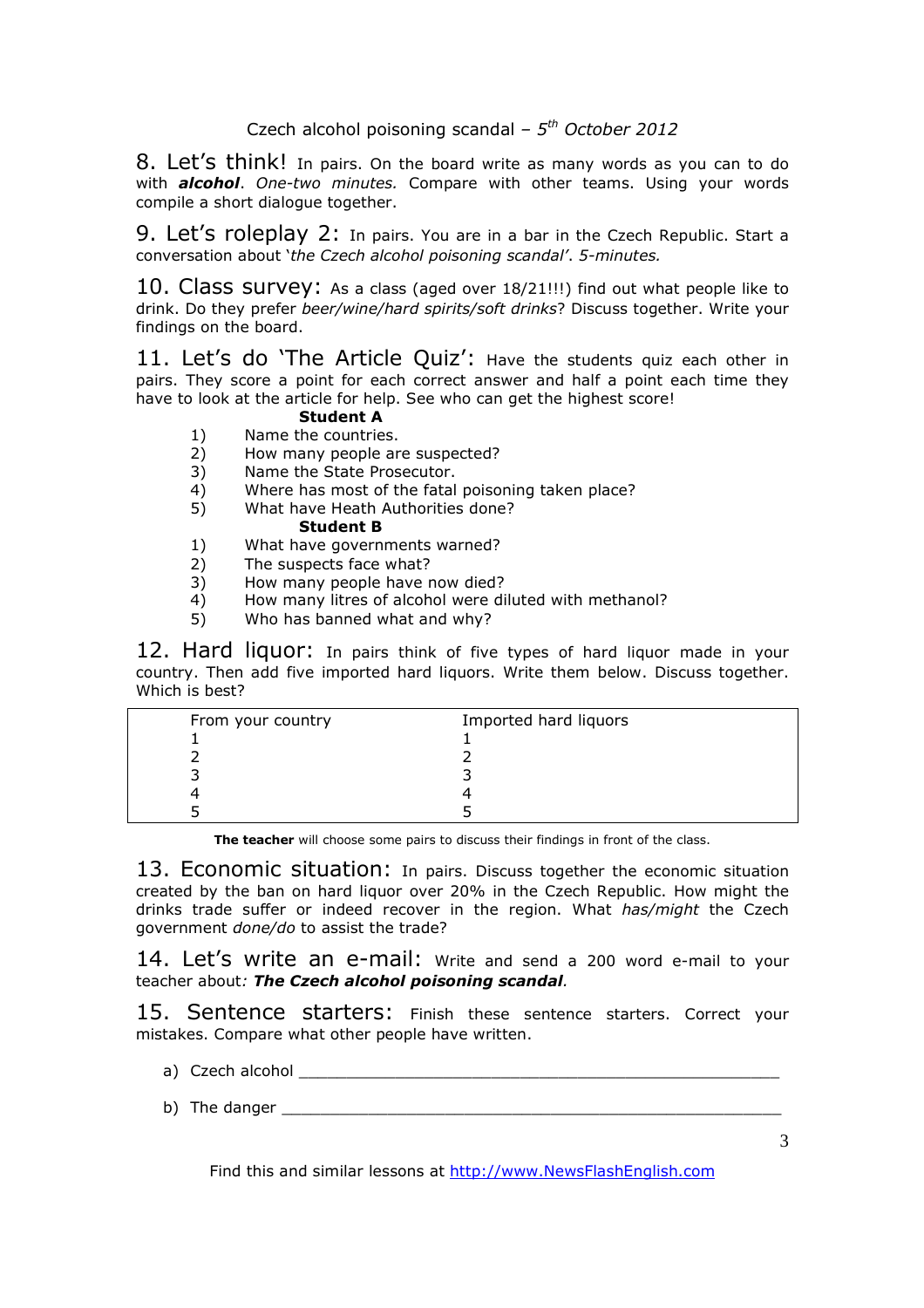## DISCUSSION

#### **Student A questions**

- 1) Did the headline make you want to read the article?<br>2) Have you ever tried any Czech hard liquor?
- 2) Have you ever tried any Czech hard liquor?<br>3) What is the latest on this story?
- What is the latest on this story?
- 4) Do you mix your drinks?
- 5) Do you know any reformed alcoholics?
- 6) Was the Czech government right to do what it did?
- 7) What were the motives behind this poisoning in the Czech Republic?
- 8) Do you know of any other bootleg hard spirits being made?
- 9) What countries are famous for bootlegged spirits?
- 10) Have you learnt anything in today's English lesson?

#### **Student B questions**

- 1) What do you think about what you read?<br>2) What do you like to drink?
- What do you like to drink?
- 3) What don't you like to drink?
- 4) Have you ever been drunk? Explain!
- 5) Have you ever been poisoned?
- $6$ ) How bad is the poisoning in the Czech Republic?
- 7) Will you be drinking any hard liquor from the Czech Republic soon?<br>8) The Czech Republic is famous for its beers. Do you know any
- The Czech Republic is famous for its beers. Do you know any of the brands?
- 9) Have you ever tried any Czech beer?
- 10) Did you like this discussion?

# SPEAKING

Let's play a game: Buying a round in a pub!

*Allow 10 minutes – As a class / small groups – in a circle in a clockwise direction…*

#### **I went to the bar and I bought …**

Repeat the previous things seen then add one more…

Forget one and you are eliminated!

The teacher can moderate the session.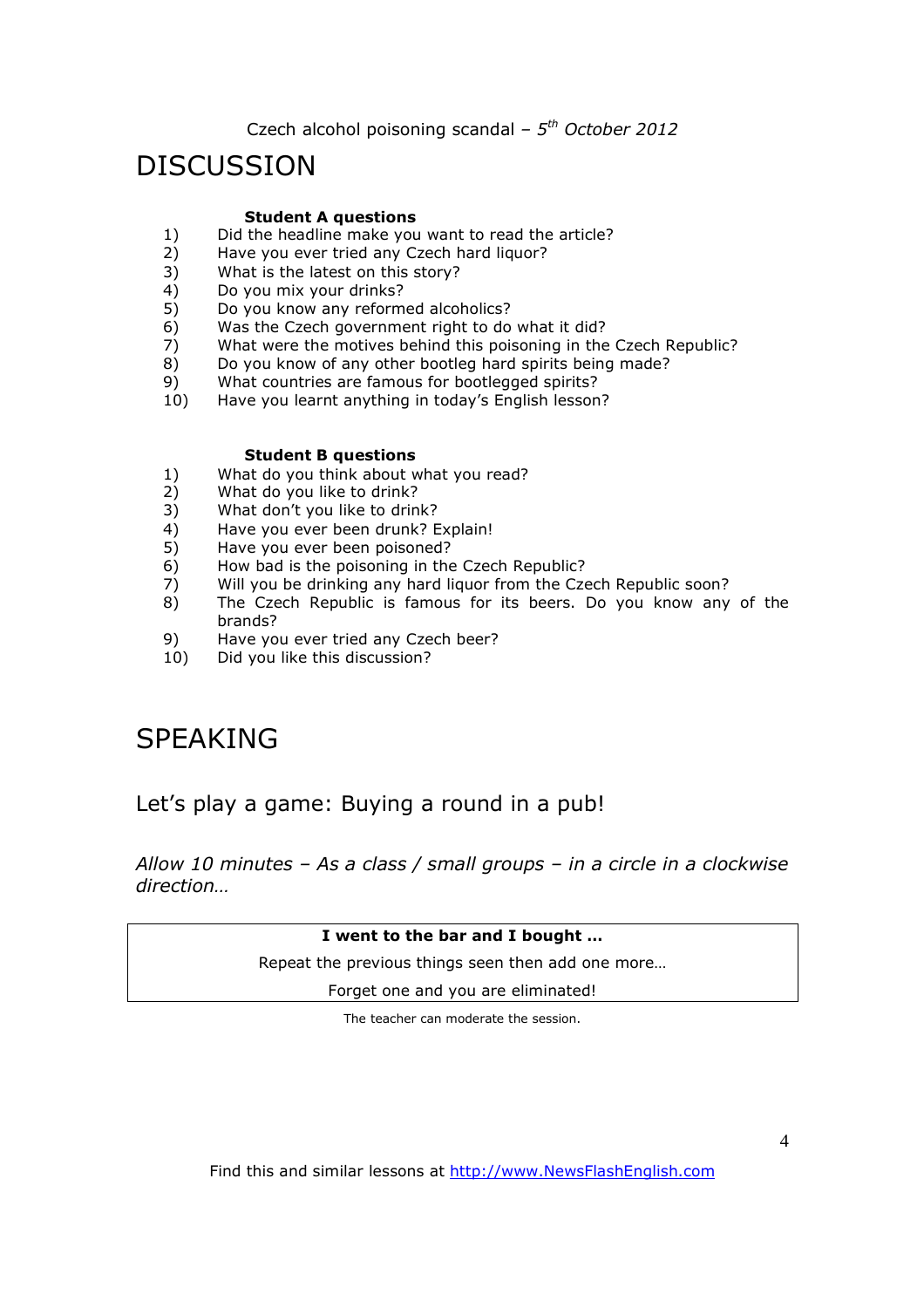# GAP FILL: READING:

*Put the words into the gaps in the text.* 

### Czech alcohol poisoning scandal

*litres*

Central Europe has been rocked recently by an alcohol poisoning (1)\_\_\_\_\_. The government of the Czech Republic was forced to ban the sale of hard (2) with more than 20% alcohol following the death of 17 people who drank bootleg spirits containing (3)\_\_\_\_\_ methanol. Hard spirits across the Czech Republic were cleared from shelves. Exports of hard liquor were also halted. Sales of Czech (4)\_\_\_\_\_ were also banned in nearby Slovakia after some of its (5)\_\_\_\_\_ were affected by the poisoning. *poisonous profit scandal citizens*

Czechs have described the poisoning as the worst in three decades. Police in the Czech Republic later charged two people suspected of being responsible for the wave of (6) poisoning, which so far has now claimed the lives of 26 people in the country over the last two weeks. Officers believe 15,000 (7)\_\_\_\_\_ of alcohol were diluted with methanol and sold for  $(8)$ . *spirits alcohol liquor*

State prosecutor Roman Kafta said the two, from the north eastern part of the country, are suspected of producing a "brutal blend" of toxic methanol with drinking alcohol, even though they had to know it could seriously threaten the lives of those who drank it. Authorities believe it is this (1)\_\_\_\_\_ that is responsible for all the  $(2)$ . Mr Kafta said the two were working at a  $(3)$  that uses *motivation prison deaths blend*

methanol as an ingredient to produce windshield washer fluid. He added money was the key  $(4)$  \_\_\_\_\_. The  $(5)$  \_\_\_\_\_\_ face up to life in (6) if tried and convicted of endangering public health. Methanol is mainly used for industrial purposes but (7) criminal networks sometimes use it to produce liquor because it is (8) and impossible for consumers to distinguish from drinking alcohol. *suspects cheap unscrupulous plant*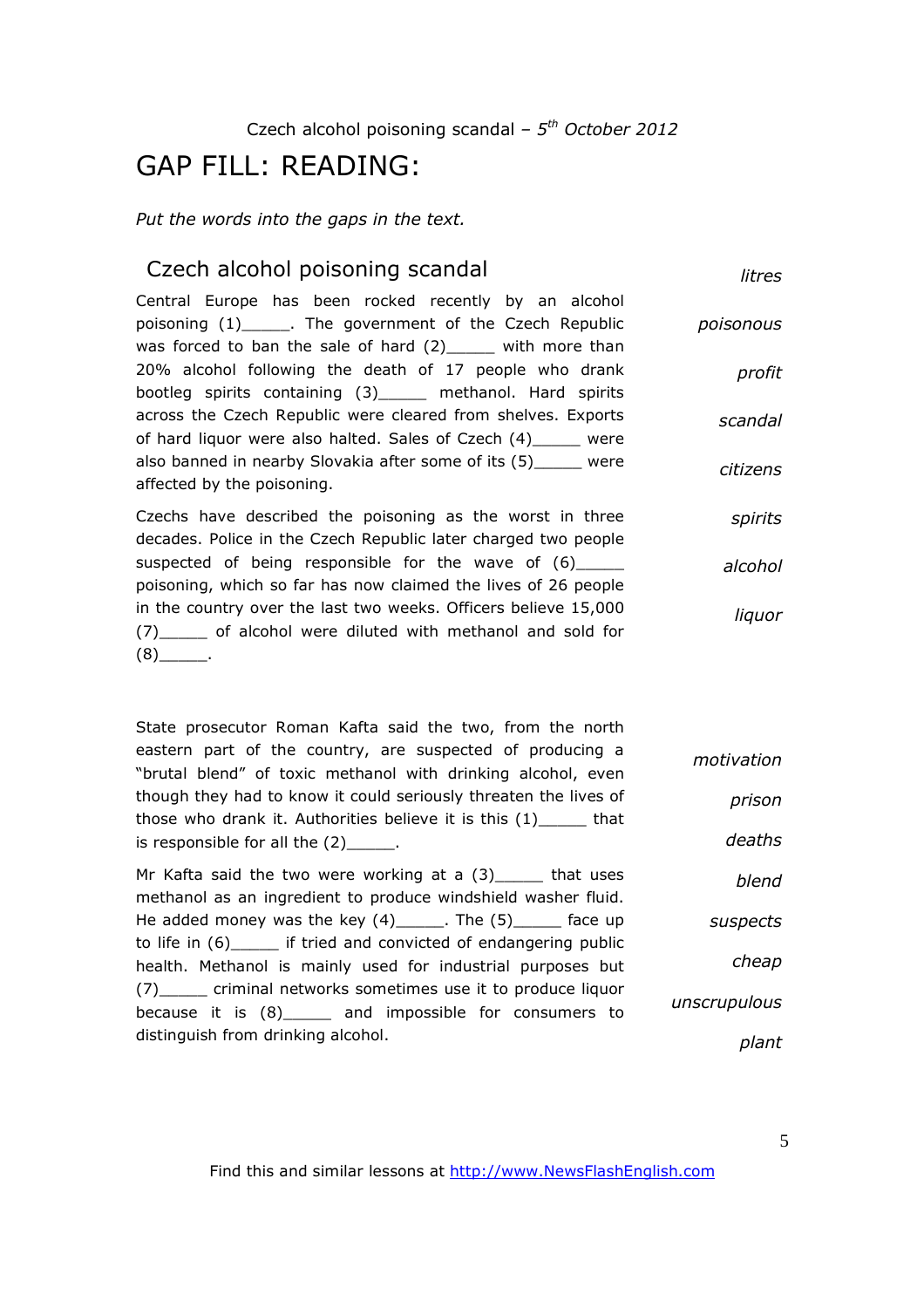# GAP FILL: LISTENING

*Listen and fill in the spaces.* 

\_\_\_\_\_\_\_\_\_\_\_\_\_\_\_\_\_\_.

### Czech alcohol poisoning scandal

Central Europe has \_\_\_\_\_\_\_\_\_\_\_\_\_\_\_\_\_\_\_\_\_\_\_\_\_ by an alcohol poisoning scandal. The government of the Czech Republic was forced to ban the sale of hard liquor with more than 20% alcohol following the death of 17 people who drank bootleg spirits containing poisonous methanol. Hard spirits across the Czech Republic were \_\_\_\_\_\_\_\_\_\_\_\_\_\_\_\_\_\_\_\_. Exports of hard liquor were also halted. Sales of Czech spirits were also banned in nearby Slovakia after \_\_\_\_\_\_\_\_\_\_\_\_\_\_\_\_\_\_\_\_\_\_\_\_ were affected by the poisoning.

Czechs have described the poisoning as the worst in three decades. Police in the Czech Republic later charged two people suspected of being responsible for the wave of alcohol poisoning, which so far has now claimed the lives of 26 people in the country over \_\_\_\_\_\_\_\_\_\_\_\_\_\_\_\_\_\_. Officers believe 15,000 litres of alcohol were diluted with methanol \_\_\_\_

State prosecutor Roman Kafta said the two, from the north eastern part of the country, are suspected of producing a "\_\_\_\_\_\_\_\_\_\_\_\_\_\_\_\_\_"\_\_\_\_ toxic methanol with drinking alcohol, even though they had to know it could seriously threaten the lives of those who drank it. Authorities believe it is this blend that is responsible

Some experts say the ban will simply cripple \_\_\_\_\_\_\_\_\_\_\_\_\_\_\_\_\_\_\_\_ further boost the black market with alcohol. Most of the fatal alcohol poisoning took place \_\_\_\_\_\_\_\_\_\_\_\_\_\_\_\_\_\_\_\_ northern Moravia, a region in the Czech Republic. Governments in Central Europe warned their citizens not to drink un-certificated alcohol or alcohol bought via the internet. Health authorities established special emergency lines for people \_\_\_\_\_\_\_\_\_\_\_\_\_\_\_\_\_\_\_\_.

Mr Kafta said the two were working at a plant that uses methanol as an ingredient to produce windshield washer fluid. He added money was the key motivation. The suspects face **Suspects** face the suspects face health. Methanol is mainly used for industrial purposes but unscrupulous criminal networks sometimes use it to produce liquor because it is cheap and impossible for consumers to distinguish \_\_\_\_\_\_\_\_\_\_\_\_\_\_\_\_\_\_\_\_\_.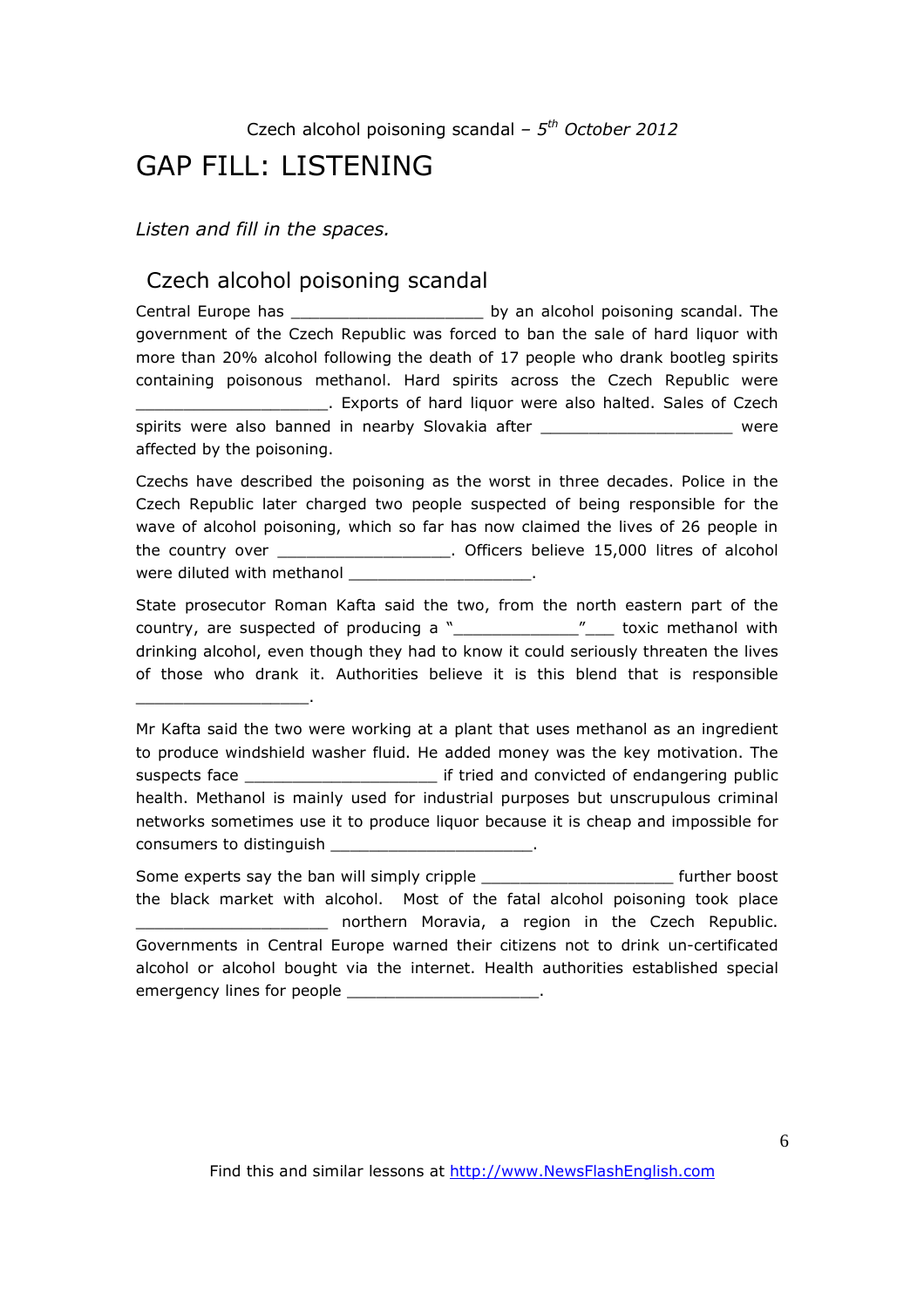## GRAMMAR:

Put the words into the gaps in the text.

### Czech alcohol poisoning scandal

*the*

Central Europe has been rocked recently by an alcohol poisoning scandal. The government of the Czech Republic was forced to ban the sale of hard liquor with  $(1)$  than 20% alcohol following the death of 17 people (2) drank bootleg spirits containing poisonous methanol. Hard spirits across the Czech Republic were cleared from shelves. Exports of hard liquor were (3)\_\_ halted. Sales of Czech spirits were also banned in nearby Slovakia after (4)\_\_ of its citizens were affected by the poisoning. *who for which some*

Czechs have described the poisoning as the worst in three decades. Police in the Czech Republic later charged two people suspected of being responsible for (5) wave of alcohol poisoning, (6)\_\_ so far has now claimed the lives of 26 people in the country over the last two weeks. Officers believe 15,000 litres of alcohol were diluted (7)\_ methanol and sold (8)\_ profit. *also with more*

| State prosecutor Roman Kafta said the two, from the north        |     |
|------------------------------------------------------------------|-----|
| eastern part of the country, are suspected of producing $(1)$ _  | in  |
| "brutal blend" (2) toxic methanol with drinking alcohol, even    |     |
| though they had to know it could seriously threaten the lives of | an  |
| those who drank it. Authorities believe it is this blend that is |     |
| responsible for all the deaths.                                  | but |
|                                                                  |     |

Mr Kafta said the two were working  $(3)$  a plant that uses methanol as (4) \_ ingredient to produce windshield washer fluid. He added money was the key motivation. The suspects face up to life (5)\_\_ prison (6)\_\_ tried and convicted of endangering public health. Methanol is mainly used for industrial purposes (7) unscrupulous criminal networks sometimes use (8) to produce liquor because it is cheap and impossible for consumers to distinguish from drinking alcohol. *a of at it if*